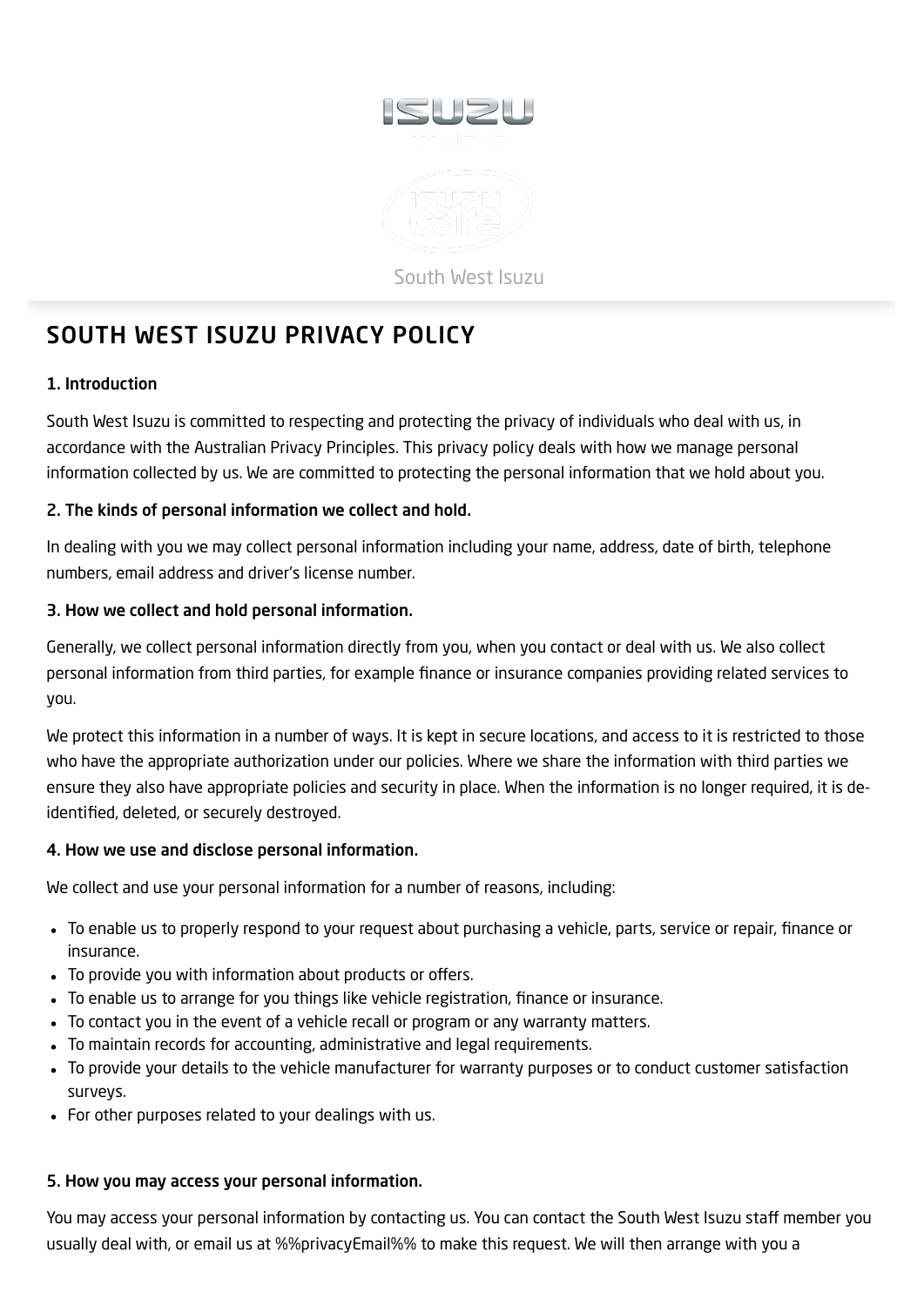%%privacyEmail%% and advise us of the correct information, and we will amend our records.

## 6. How you may make a privacy complaint.

If you have a complaint about the way we hold or use your personal information, please contact us at %%privacyEmail%%, stating your concern, and how you would like your complaint resolved. We will investigate your complaint and respond to you with our findings and our proposed action, within 30 days. In the event you are dissatisfied with the outcome of the complaint of the investigation, you may refer your complaint to the Office of the Australian Information Commissioner.

## 7. Transfer of personal information overseas.

South West Isuzu may disclose personal information (including credit information) to overseas recipients in order to provide their products and/ or services and for administrative or other management purposes.

Our business is affiliated with other businesses located overseas, such as vehicle manufacturers and original equipment manufacturers. In the course of doing business with you, we are likely to disclose some of your personal information to overseas recipients. However, we will only do so where:

- it is necessary to complete the transaction you have entered into; and
- you have provided consent; or
- we believe on reasonable grounds that the overseas recipient is required to deal with your personal information by enforceable laws which are similar to the requirements under the APPs; or
- it is otherwise permitted by law.

While it is not practicable to list every country in which such recipients may be located, recipients of such disclosures is likely to include countries where the parent company of our franchises exist, such as Japan and Germany.

## 8. Changes to our policy

This Privacy Policy was updated in March 2014. We may update it from time to time at our discretion.

Our Contact details are:

South West Isuzu Address: 3 Giorgi Road, Picton, WA 6229 Phone: (08) 9724 8444

## 9. Links to Other Sites

This site contains links to other Websites. We are not responsible for the Privacy Policies of other sites.

[Back](#page-0-0) To Top

| <b>TRUCK RANGE</b> | <b>BUYING</b> |
|--------------------|---------------|
| N Series           | New Trucks    |
| <b>F</b> Series    | Demo Trucks   |
| <b>FX Series</b>   | Used Trucks   |
| <b>FY Series</b>   | Finance       |
|                    |               |